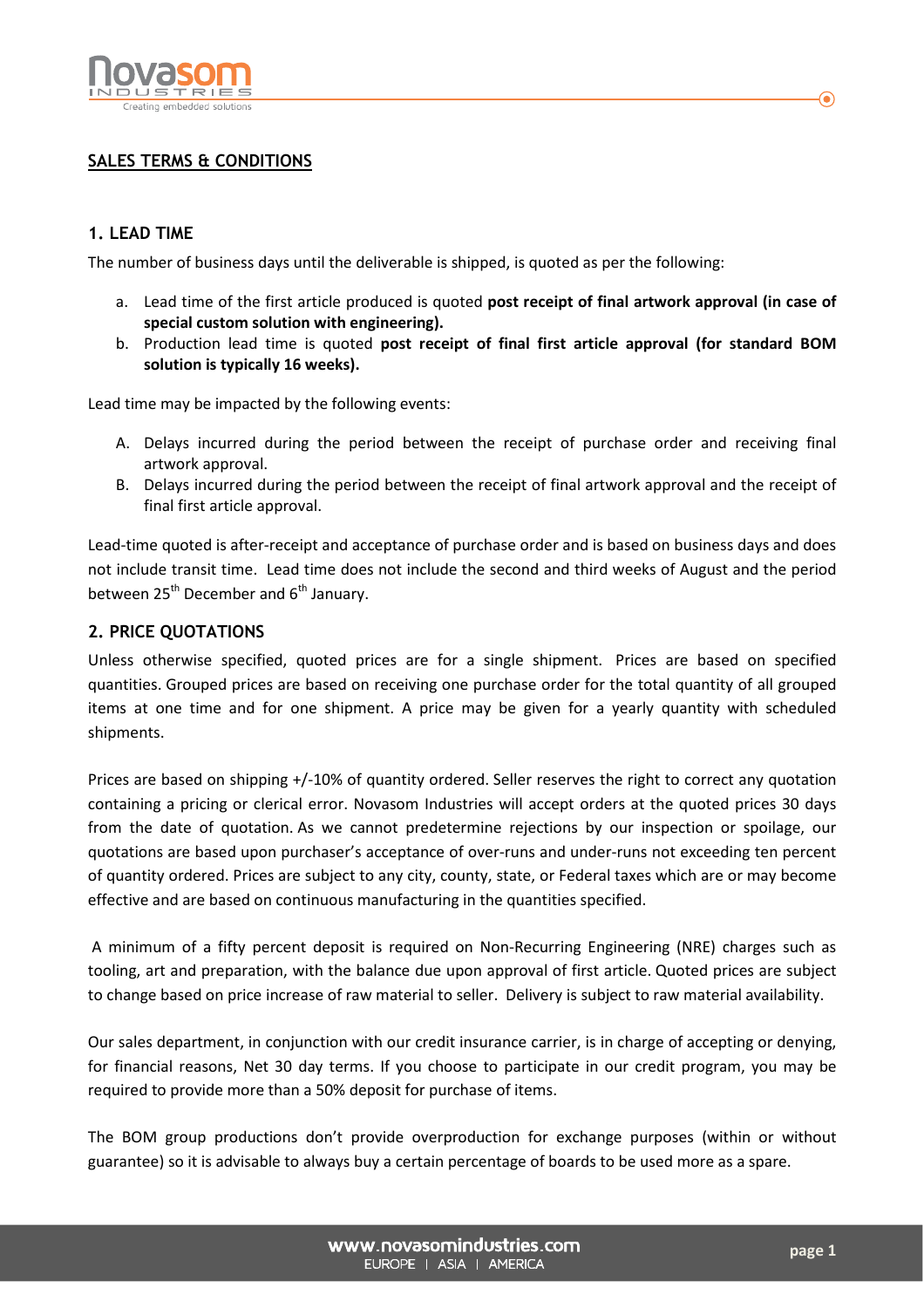

Because of the complexity of the manufacturing processes, production may vary up to 5% less (production waste). It is advisable to always purchase a certain percentage of boards in more to ensure the achievement of the required amount.

In case the production reaches 95% of the material required, the supply is deemed complete and the HW value, not delivered, will be returned to the customer.

# **3. MODIFICATION TO ORDER; CANCELLATION OF ORDER**

Our acknowledgement is our acceptance of your order subject to Credit Department approval. Modifications, changes, additions, cancellations or suspensions will not be binding upon us unless accepted by an officer of our company in writing upon terms that will indemnify us against all loss. When your orders contain printed or stamped provisions inconsistent with the written, printed or stamped provisions of our acknowledgement, our acknowledgement will prevail. Clerical errors are subject to corrections. If quantities are reduced or production held up or interrupted by you, parts will be subject to extra charges for the loss involved. Reorders for parts previously manufactured are considered as placed under the same terms and conditions in the original contract, except for such price changes as may be necessary, when such orders are not placed pursuant to a formal quotation and acceptance.

All changes and cancellations are subject to change and cancellation fees. Regardless of the reason, the Buyer agrees to pay the Seller for all work started and all costs incurred, plus markup, up to the date of change and/or cancellation.

#### **4. DELIVERY AND SHIPMENT**

Upon delivery of material Ex Works (EXW) carrier at Seller's factory, all risk of loss, damage, or other incidents of ownership shall immediately pass to Buyer, but title to such materials will be retained by Seller as security for Buyer's performance until payment is received in full.

## **5. DELAYS**

Seller shall not be liable for delay in failure in performance hereof arising from any cause not within Seller's reasonable control, including, but not limited to, accidents to, or breakdowns to, mechanical failure of, plant machinery or equipment arising from any cause whatsoever, strikes or other labor troubles, labor shortage, fire, flood, war, acts of the public enemy, acts of God, priorities, allocation, limitations, or other acts required or requested by Federal, State or local government or any sub-division, bureau or agency thereof, or failure of usual sources of supply of material.

In the event of delay or failure of performance not excused under the foregoing subdivision, Seller's liability shall not exceed that portion of the invoice price represented by the quantity of the material delayed or not shipped. In no event shall Seller be liable for any consequential, special or contingent damages.

## **6. PAYMENT**

Buyer's financial responsibility is at all times subject to approval of Seller's Treasury Department, and Seller may at any time require payment in advance or satisfactory security or guarantee that invoices will be promptly paid when due. If payment is not made when due, interest will be charged on any overdue

 $\bf{O}$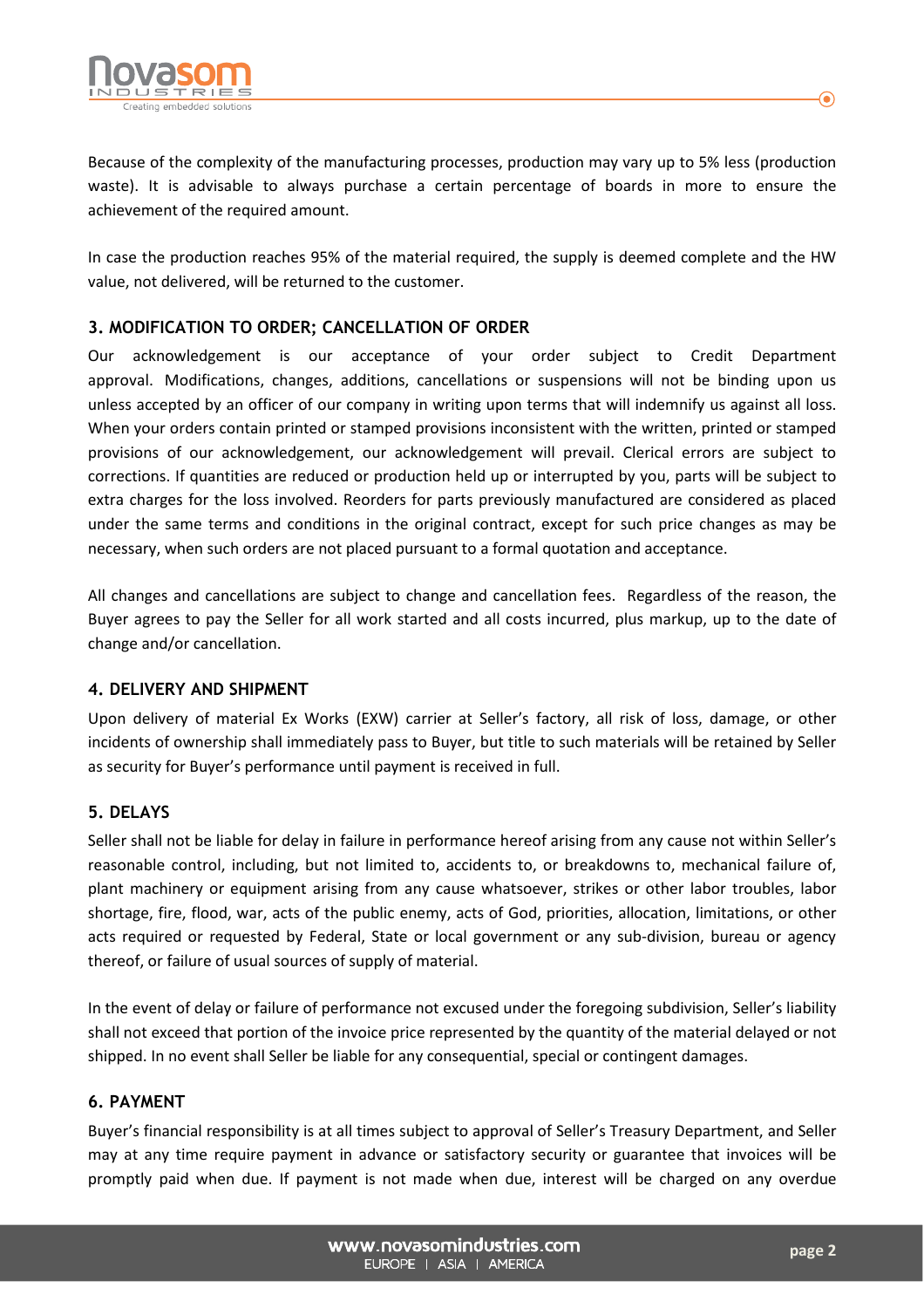

accounts at a rate not to exceed the maximum prevailing legal limit. The buyer shall also be liable for all costs of collection including, but, not limited to, reasonable attorney fees, court cost and reasonable collection agency fees.

Successive shipment will be blocked when a payment is not made on time and will start again as soon as payment is made. However future shipment credit terms will be again reviewed by Sellers Credit Department.

Unless otherwise agreed by both parties, in writing, Buyer agrees to Seller's payment terms indicated in the quotation.

## **7. DIES, TOOLS, FIXTURES, MATERIALS and ARTWORK:**

Dies, tools, fixtures, materials and artwork will be held by us at your risk, and kept in condition for production by us during the normal life of same. They shall, however, be subject to any existing Federal or Trade Codes and to lien in our favor for all sums due for the cost of making or preparation and any and all other claims which we may have at any time against you, all of which sums and claims shall be paid and discharged before we shall be required to deliver such dies, tools, fixtures materials and artwork. When dies are paid for, they become the property of the customer, but because die charges only represent material and labor cost estimates, dies may not be removed from possession of the manufacturer until engineering and maintenance charge of fifty percent of the original charge is paid by the customer. Dies, tools and fixtures not used for three years may be scrapped without notice.

#### **8. PATENTS**

Original Novasom Industries' products are warranted as free of patents as and when sold.

If parts produced in your behalf (according to specifications different from our standards) infringe or are claimed to infringe letters, patent or copyright, under which claims are made against us, you assume full responsibility for everything done by us in producing such parts and agree to indemnify us and hold us free of any and all losses, including expenditures made or incurred for judgments, settlements, attorneys' fees, litigation, negotiation, and any and all losses and disbursements directly or indirectly resulting therefrom.

#### **9.APPLICATION**

Our products are not a consumer products but are intended for sale to design engineers–system integrators with the knowledge necessary to correctly connect electronic Board, sensors, actuators and system components in a mode to avoid any kind of fault or HW problems on our hardware, third party equipment or injuries to people.

Questions regarding the use of our products should be directed to the manufacturer or to distributor sales for referral to technical personnel.

Use of our product will be considered approval and acceptance of this Condition of Sale.

Our products documentation including detailed data sheets and technical specifications are available on the website www.novasomindustries.com, and by contacting franchised distributors and representatives.

> www.novasomindustries.com EUROPE | ASIA | AMERICA

⋒